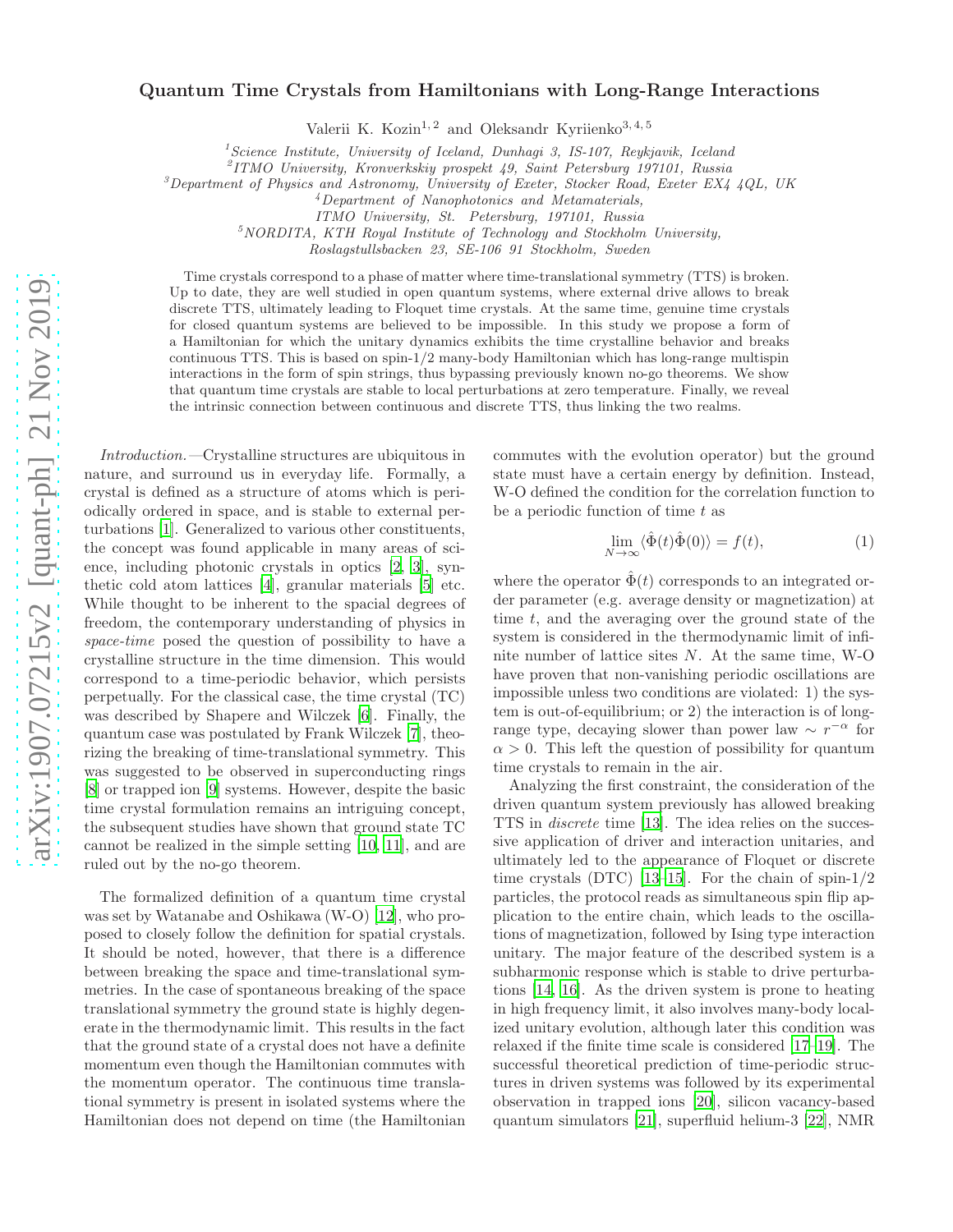systems [\[23](#page-5-4), [24\]](#page-5-5). Finally, many works targeting other platforms and generalizations were presented, including TC in fermionic lattices [\[18\]](#page-5-6) and Majorana fermions [\[25\]](#page-5-7), dissipative DTCs [\[26](#page-5-8)], topological DTCs [\[27\]](#page-5-9), discrete time quasicrystals [\[28](#page-5-10)], cosmological space-time crystals [\[29,](#page-5-11) [30\]](#page-5-12), and described the dynamical phase transition for DTCs [\[31](#page-5-13)]. The emergent field up to date was reviewed in several in-depth studies [\[32](#page-5-14), [33](#page-5-15)]. Further directions represent exploration of quantum scar physics in nonequilibrium setting [\[34–](#page-5-16)[37\]](#page-5-17) or modification of TC definition to nonlocal order parameters [\[38\]](#page-5-18). Finally, to study the breaking of continuous TTS, several open system realizations were considered up to date, including fermionic cold atom lattices [\[39\]](#page-5-19) and Rydberg atoms [\[40\]](#page-5-20).

Although the number of systems demonstrating discrete time crystalline behavior grows rapidly for drivendissipative and Floquet systems, the original issue of possibility to break *continuous* time-translational symmetry and existence of genuine time crystals for closed quantum system remains an open challenge. In this Letter we use the original time crystal definition and exploit the second loophole in W-O no-go theorem to show that there is a class of static Hamiltonians which host TC phase for the unitary dynamics. In particular, using W-O definition for spin-1/2 many-body system, we find Hamiltonian with spin string-type interactions which corresponds to a system with a ground state being a nondegenerate maximally entangled state. The minimal size of the spinstring to support TC phase is  $N/2$  for a system of N particles, thus formally bypassing the applicability range of W-O theorem [\[12\]](#page-4-11). The stability of the system is studied, showing resilience to local perturbations.

Continuous time crystal Hamiltonian.—We start by postulating that certain many-body Hamiltonians which contain terms involving all particles can support time crystalline phase and exhibits spontaneously broken continuous TTS. Here, we present a method of constructing a Hamiltonian satisfying the W-O definition of a quantum time crystal. To be concrete, we focus on an N-qubit system, and as an operator  $\hat{\Phi}$  in the definition ([1\)](#page-0-0) we consider the total magnetization  $\hat{M}_z = \sum_{i=1}^{N} \sigma_z^{(i)} / N$  along the z-axis, where  $\sigma_{x,y,z}^{(i)}$  denote Pauli matrices acting on qubits at site  $i$ . In this case, the Watanabe-Oshikawa TC definition in Eq. [\(1\)](#page-0-0) recasts as  $\lim_{N \to \infty} \langle \hat{M}_z(t) \hat{M}_z(0) \rangle = f(t)$ where  $f(t)$  must be periodic. To construct a Hamiltonian satisfying this definition we start with a state  $|E_0\rangle$ from the Hilbert space that we chose as a ground state at energy  $\epsilon_0$ . Acting on  $|E_0\rangle$  by a non-unitary operator  $\hat{M}_z$  and renormalizing the vector gives the partner state  $|E_1\rangle = \hat{M}_z |E_0\rangle / \sqrt{\langle E_0 | \hat{M}_z^2 | E_0 \rangle}$ . The crucial point here is to demand that  $|E_0\rangle$  is chosen such that  $|E_1\rangle$  is orthogonal to  $|E_0\rangle$ , i.e.  $\langle E_0|\hat{M}_z|E_0\rangle = 0$ . Having done that, we assign an energy  $\epsilon_1 > \epsilon_0$  to the state  $|E_1\rangle$ , and construct the Hamiltonian using projectors for the manybody states as

<span id="page-1-0"></span>
$$
\hat{H} = \epsilon_0 |E_0\rangle\langle E_0| + \epsilon_1 |E_1\rangle\langle E_1| + \sum_{j>1} \epsilon_j |E_j\rangle\langle E_j|, \quad (2)
$$

where arbitrary real numbers  $\epsilon_1, \epsilon_2, ..., \epsilon_{2N-1}$  must all be greater than  $\epsilon_0$ , with  $\epsilon_0$  being a ground state energy, and arbitrary state vectors are chosen such that  $\langle E_{0,1}|E_i \rangle = 0$ for  $j > 1$ . We claim that Eq. [\(2\)](#page-1-0) describes the quantum time crystal Hamiltonian if certain restrictions on  $|E_0\rangle$ are respected. To find these restrictions we calculate the correlation function at finite size  $N$  of the system given in Eq. [\(1\)](#page-0-0) for the Hamiltonian [\(2\)](#page-1-0), which yields

$$
f_N(t) = \langle E_0 | \hat{M}_z(t) \hat{M}_z(0) | E_0 \rangle = \langle E_0 | e^{i\hat{H}t} \hat{M}_z e^{-i\hat{H}t} \hat{M}_z | E_0 \rangle
$$
  
= 
$$
e^{i\epsilon_0 t} \langle E_0 | \hat{M}_z^2 | E_0 \rangle \langle E_1 | e^{-i\hat{H}t} | E_1 \rangle = \mathcal{O}e^{-i(\epsilon_1 - \epsilon_0)t}, \qquad (3)
$$

where  $\mathcal{O} = \langle E_0 | \hat{M}_z^2 | E_0 \rangle$  denotes the order parameter. If it remains non-zero  $\mathcal{O} \neq 0$  at  $N \to \infty$  (as for the case of long-range order in crystals [\[12](#page-4-11)]) and the energy difference  $\omega = \epsilon_1 - \epsilon_0 \neq 0$ , then  $\lim_{N \to \infty} f_N(t) = f(t)$  is a periodic function of time in the thermodynamic limit, oscillating at frequency  $\omega$ . The latter condition on  $\omega$  can be fulfilled easily by construction, whereas the former one needs an additional consideration.

We remind that our goal is to find such a state  $|E_0\rangle$ that: (a)  $\langle E_0 | \hat{M}_z | E_0 \rangle = 0$  for any N, and (b)  $\mathcal{O}$  remains non-zero at  $N \to \infty$ . In order to analyze the conditions (a) and (b) it is convenient to expand  $|E_0\rangle$  in the eigenbasis of the Hermitian operator  $\hat{M}_z$ . The operator  $\hat{M}_z$  has  $N+1$  distinct eigenvalues  $m_k = (N-2k)/N$ , where  $k = 0, 1, ..., N$  each having degeneracy  $C_N^k$ . Denoting the corresponding eigenstates as  $|m_k, d\rangle$ , where  $d = 1, 2, ..., C_N^k$  is accounting for degeneracy, we can express  $|E_0\rangle = \sum_{k,d} c_{k,d} |m_k, d\rangle$ , where  $c_{k,d}$  are normalized to unity, giving  $\langle E_0|\hat{M}_z|E_0\rangle = \sum_{k,d} |c_{k,d}|^2 m_k$  and  $\langle E_0 | \hat{M}_z^2 | E_0 \rangle = \sum_k |c_{k,d}|^2 m_k^2$ . The eigenbasis  $|m_k,d\rangle$  corresponds to states having  $k$  spins pointing down and  $N - k$  pointing up, and vice versa if we replace k with  $N - k$  ( $m_k = -m_{N-k}$ ). Thus, in order to fulfill condition (a) we can choose any superposition such that  $|c_{k,d}| = |c_{N-k,d}|.$ 

One of the examples of the states satisfying the requirements discussed above, is the pair of maximally entangled Greenbergen-Horne-Zeilinger (GHZ) states [\[41](#page-5-21)]

$$
|G_{\pm}\rangle = \frac{1}{\sqrt{2}} (|\uparrow\uparrow \dots \uparrow\rangle \mp |\downarrow\downarrow \dots \downarrow\rangle), \tag{4}
$$

as they fulfill  $\hat{M}_z | G_{-,+}\rangle = | G_{+,-}\rangle$  and  $\langle G_{-,+} | G_{+,-}\rangle =$ 0. Thus, the simplest possible TC Hamiltonian can be constructed as

<span id="page-1-1"></span>
$$
\hat{H} = -|G_{+}\rangle\langle G_{+}|,\tag{5}
$$

where, in accordance with the notation introduced earlier,  $\epsilon_0 = -1$ ,  $\epsilon_1 = \epsilon_2 = ... = \epsilon_{2N-1} = 0$ .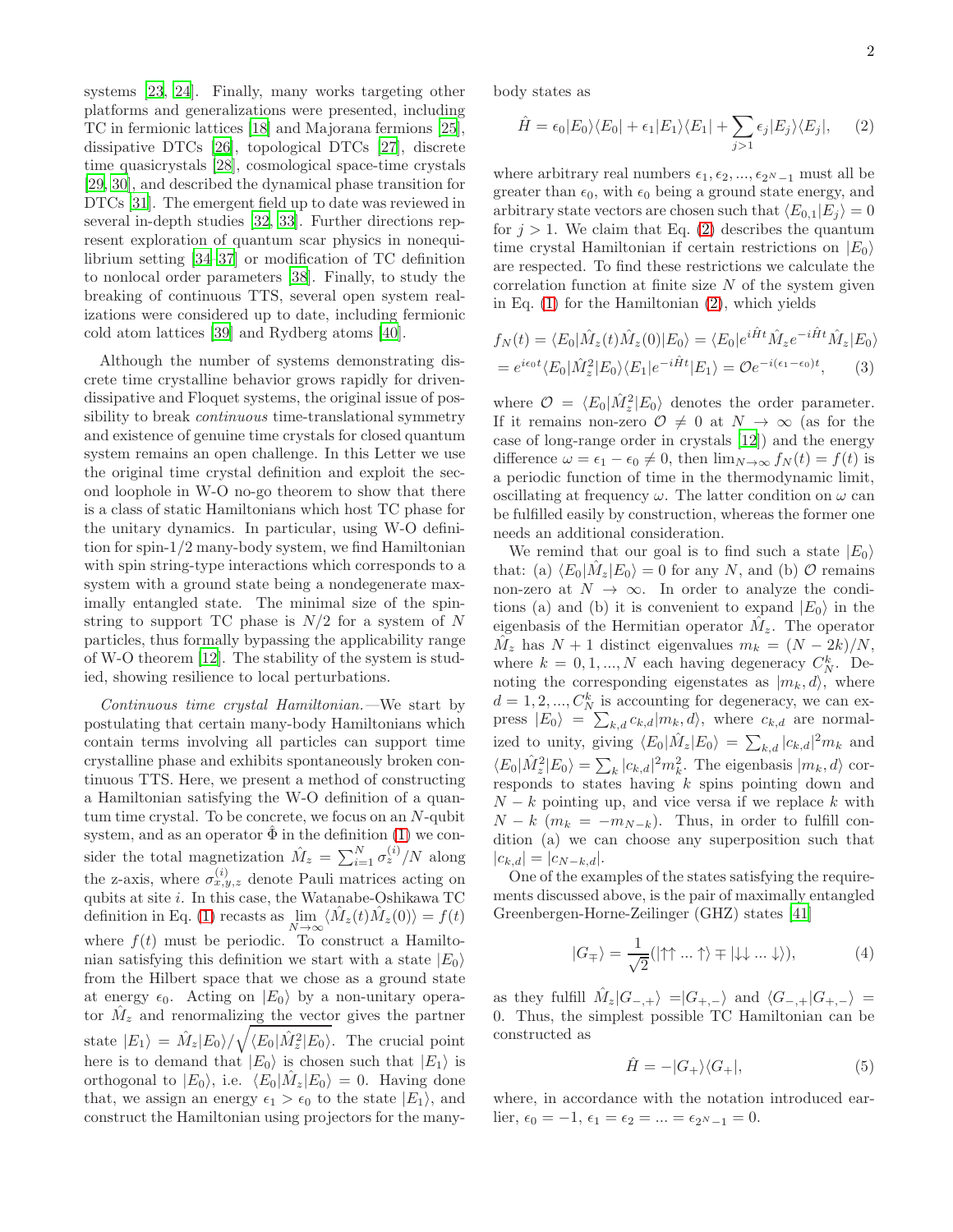If the ground state is  $m$ -degenerate,  $m$  remains finite at  $N \to \infty$ , and for each  $i = 1, ..., m$  ground state  $|E_0^{\{i\}}\rangle$ the quantity  $\langle E_0^{\{i\}} | \hat{M}_z^2 | E_0^{\{i\}} \rangle$  does not vanish in the thermodynamic limit, then the system remains a quantum time crystal for the averaging in Eq. [\(1\)](#page-0-0) performed over the zero temperature density matrix

$$
\hat{\rho} = \frac{1}{m} \sum_{i=1}^{m} |E_0^{\{i\}}\rangle \langle E_0^{\{i\}}|.
$$
 (6)

Moreover, the same conclusion holds for non-zero temperature once the contribution of excited states  $|\langle E_j | \hat{M}_z | E_k \rangle|^2$  remain finite in  $N \to \infty$  limit.

Generalizing the zero temperature case considered above, we proceed to the case of non-zero temperature  $T = (k\beta)^{-1}$ , when the system is described by the density matrix  $\hat{\rho} = Z^{-1} e^{-\beta \hat{H}}, \text{ where } Z = \sum_i e^{-\beta \epsilon_i}.$  Without loss of generality, we focus on the system described by the Hamiltonian [\(2\)](#page-1-0) having the non-degenerate ground state. Then, the correlation function  $(1)$  for finite N reads

$$
f_N(t) = Z^{-1} e^{-\beta \epsilon_0} \langle E_0 | \hat{M}_z^2 | E_0 \rangle e^{i(\epsilon_0 - \epsilon_1)t} + Z^{-1} \sum_{j > 0} e^{-\beta \epsilon_j} e^{i\epsilon_j t} \langle E_j | \hat{M}_z e^{-i\hat{H}t} \hat{M}_z | E_j \rangle, \tag{7}
$$

and inserting the unity decomposition in the last line right after  $e^{-i\hat{H}t}$  we obtain

$$
f_N(t) = Z^{-1} e^{-\beta \epsilon_0} \langle E_0 | \hat{M}_z^2 | E_0 \rangle e^{i(\epsilon_0 - \epsilon_1)t} + Z^{-1} \sum_{j>0} \sum_{k\geq 0} e^{-\beta \epsilon_j} e^{i(\epsilon_j - \epsilon_k)t} |\langle E_j | \hat{M}_z | E_k \rangle|^2.
$$
\n(8)

From the analysis of Eq. [\(8\)](#page-2-0) we conclude that if there is a finite number of non-zero terms  $\langle E_j | \hat{M}_z | E_k \rangle$  in the thermodynamic limit and  $Z$  does not diverge in the same limit, then the system represents a quantum time crystal for any temperature.

Locality of TC Hamiltonian.—Above we have presented the quantum time crystal Hamiltonian by construction, formulated in terms of the many-body projector and coupling operators. However, when it is rewritten in terms of physical interaction between qubits [e.g. taking the toy TC Hamiltonian from [\(5\)](#page-1-1)], it reveals highly nonlocal character. One can easily check that resulting expression contains N-length spin strings of  $\sigma_x$  operators with pairwise substitution of  $\sigma_y^{(i)} \sigma_y^{(j)}$  couples, and even-length strings of  $\sigma_z$  operators [\[42](#page-5-22)]. This corresponds to the sum of GHZ-state stabilizer products [\[41\]](#page-5-21), which must satisfy the conditions specified for Hamiltonian [\(2\)](#page-1-0). While there are various ways the spin-strings can be combined, one can consider a particular example and verify that W-O conditions for TC are satisfied. For instance,



<span id="page-2-2"></span>FIG. 1: Plot (a) shows the correlation function corresponding to TC (time crystal) behavior at zero temperature  $T = 0$  for an arbitrary size of the system  $N$  and (b) shows its spectrum  $(\Delta t_{\rm discr})$  is the discretization step in time). The deviation from the ideal TC behavior at  $T \neq 0$   $\beta = (kT)^{-1} = 1$  is shown in the panel (c) for the finite system of  $N = 10$  sites, and its spectrum is in (d). In this case, the TC behavior is expected to vanish in the thermodynamic limit, when the number of additional harmonics tends to infinity, ruining the periodicity of the correlation function, whereas for the finite sized system the correlation function remains periodic with large but finite period.

taking the Hamiltonian of an N-qubit system in the form

<span id="page-2-1"></span>
$$
\hat{H} = -\frac{J}{N(N-1)} \sum_{1 \le i < j \le N} \sigma_x^{(1)} \sigma_x^{(2)} \dots \sigma_y^{(i)} \dots \sigma_y^{(j)} \dots \sigma_x^{(N)},\tag{9}
$$

<span id="page-2-0"></span>where there are exactly two  $\sigma_y$  operators in each term filled with  $\sigma_x$ 's, we observe that its spectrum is bounded between  $-J/2 \leq \epsilon_n \leq J/2$ . The non-degenerate ground state of the Hamiltonian [\(9\)](#page-2-1) is given by  $|G_-\rangle$  with energy  $\epsilon_0 = -J/2$ , and the highest exited state corresponding to  $\epsilon_{2N-1} = J/2$  energy (which is also non-degenerate) reads  $|G_+\rangle$ . Thus, the Hamiltonian [\(9\)](#page-2-1) fulfills W-O TC definition [\[12](#page-4-11)] in the thermodynamic limit. It is worth noting that one could take a correlation function of the form  $\langle E_0 | \sigma_z^{(i)}(t) \sigma_z^{(j)}(0) | E_0 \rangle$  and get absolutely the same result for the correlation function [\(1\)](#page-0-0), namely  $e^{-iJt}$  (the two correlation functions coincide for an arbitrary  $N$ ). Thus, the provided Hamiltonian [\(9\)](#page-2-1) implements a genuine time crystal formally bypassing W-O no-go theorem by exploiting nonlocality. We also note that long-range multispin interaction Hamiltonians may be potentially studied in the systems with slow but strong driving, where heating is precluded [\[43,](#page-5-23) [44\]](#page-5-24).

Finally, we can ask the question: what is the most local Hamiltonian which satisfies TC conditions described after Eq. [\(2\)](#page-1-0)? To answer it, one needs to find the Hamiltonian containing in the spectrum  $|G_+\rangle$  and the shortest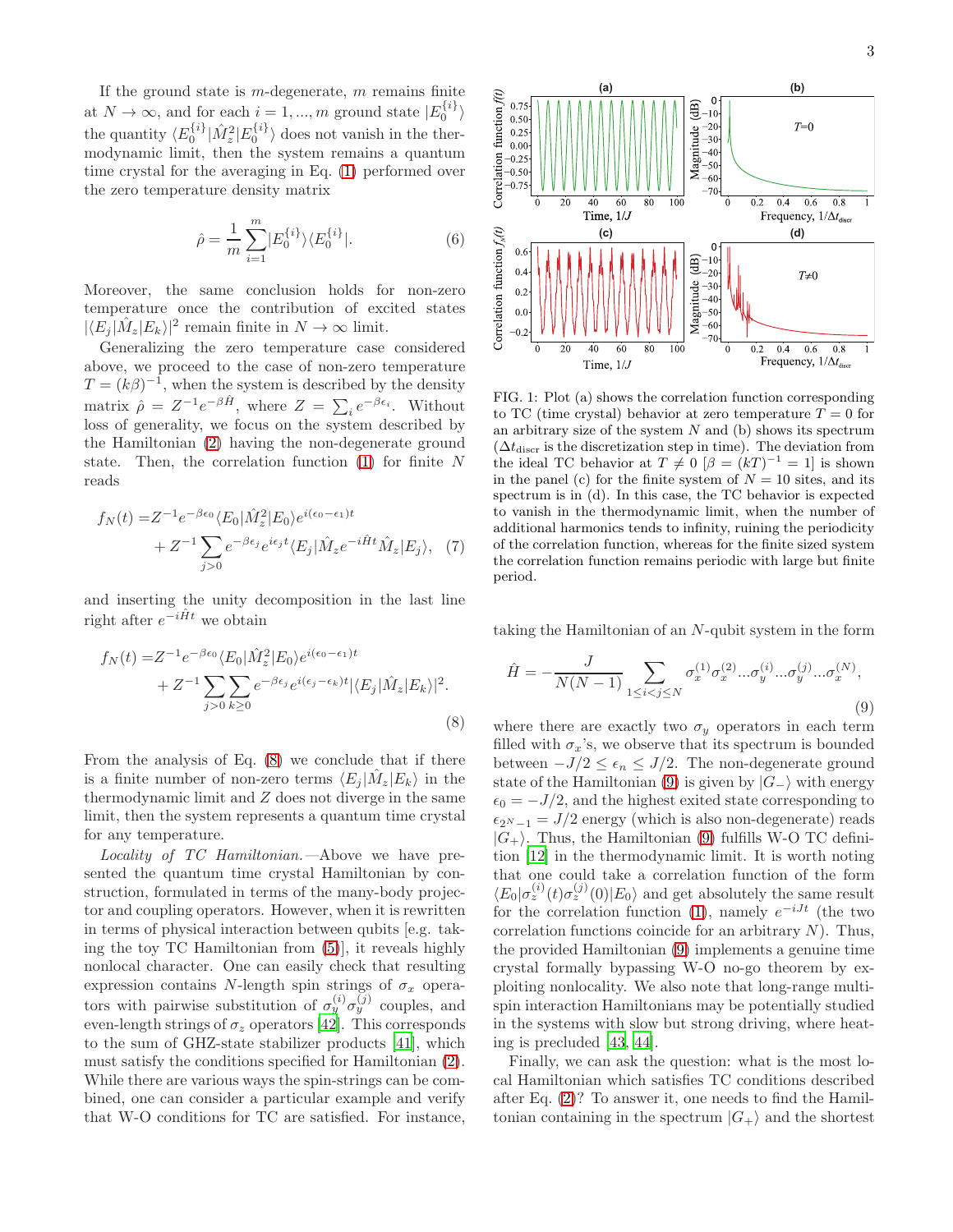interaction range. The ultimate bound on such interaction was given in Ref. [\[45](#page-5-25)], where the most local Hamiltonian comprises of at least  $[N/2]$ -length strings. It can be written as  $\hat{H}(J) = \hat{H}_0 + J\hat{H}_1$ , and contains the nearestneighbour Ising Hamiltonian

$$
\hat{H}_0 = -\sum_{j=1}^{N} \sigma_z^{(j)} \sigma_z^{(j+1)}, \tag{10}
$$

for the periodic boundary conditions  $(\sigma_z^{(N+1)} \equiv \sigma_z^{(1)})$ , and spin-string interaction part

$$
\hat{H}_1 = \sigma_x^{(1)} \sigma_x^{(2)} \dots \sigma_x^{([N/2])} - \sigma_x^{([N/2]+1)} \dots \sigma_x^{(N)},\tag{11}
$$

which involves the half of the qubits. The ground state  $|GS\rangle$  of the Hamiltonian  $H(J)$  satisfies  $M_z|GS\rangle \sim |G_+\rangle$ and  $\langle GS|M_z^2|GS\rangle$  is finite at  $N \to \infty$ . These states have the energies  $\hat{H}(J)|G_{+}\rangle = -N|G_{+}\rangle$  and  $\hat{H}(J)|\text{GS}\rangle =$  $[-N-2(\sqrt{1+J^2}-1)]$  (GS). The correlation function [\(1\)](#page-0-0) for the Hamiltonian  $H(J)$  is given by

$$
\lim_{N \to \infty} \langle \text{GS} | e^{i\hat{H}(J)t} \hat{M}_z e^{-i\hat{H}(J)t} \hat{M}_z | \text{GS} \rangle
$$
\n
$$
= \lim_{N \to \infty} \langle \text{GS} | M_z^2 | \text{GS} \rangle e^{-i2(\sqrt{1+J^2}-1)t}
$$
\n
$$
= \sin^2 \left( \frac{3\pi}{8} \right) e^{-i2(\sqrt{1+J^2}-1)t}, \tag{12}
$$

thus corresponding to the time crystalline behavior for the most local TC Hamiltonian  $H(J)$ . In the absence of  $\hat{H}_1$  the Hamiltonian  $\hat{H}(J)$  reduces to the Ising Hamiltonian having  $|G_{+,-}\rangle$  as degenerate ground states.

Stability of time crystal.—The important feature of time crystal phase is its stability towards perturbations in the Hamiltonian (extra magnetic field), which in the case of DTC has allowed to distinguish from otherwise trivial spin flip operation [\[14,](#page-4-14) [16\]](#page-4-15). Examining the behavior of the Hamiltonian  $H(J)$  under magnetic field perturbations,  $\hat{H}' = \hat{H}(J) + \delta \hat{H}$  with  $\delta \hat{H} = \sum_j (h_x^j \sigma_x^{(j)} +$  $h_y^j \sigma_y^{(j)} + h_z^j \sigma_z^{(j)}$ , we note that  $\langle \text{GS} | \delta \hat{H} | \text{GS} \rangle = 0$  and  $\langle G_+|\delta \hat{H}|G_+\rangle = 0$ . Moreover, the perturbation of the form  $\delta \hat{H} = \sum_{j} \sigma_{x,y}^{(j)} \sigma_{x,y}^{(j+1)}$  analogously does not overlap with  $|GS\rangle$  or  $|G_{+}\rangle$ . Thus, these types of perturbations do not affect the part of the Hamiltonian that is responsible for TC behavior,  $\hat{H}_{01} = \epsilon_0 |E_0\rangle \langle E_0| + \epsilon_1 |E_1\rangle \langle E_1|$  (for  $H(J)$  the ground state is  $|E_0\rangle \equiv |GS\rangle$  and  $|E_1\rangle \sim |G_+\rangle$ ).

If the temperature is non-zero, then the analysis of stability becomes more subtle as exited states come into play and contribute to the correlation function, leading to the generation of higher harmonics. Therefore, it is important to understand the scaling of the number of additional distinct harmonics with the size of the system. At non-zero temperature, our investigation of the Hamiltonian  $H(J)$  is limited to numerical analysis based on exact diagonalization which showed that the number of additional distinct harmonics grows with the size of the



<span id="page-3-0"></span>FIG. 2: The protocol for Floquet time crystal generation, and associated reasoning for existence of continuous time crystals with static  $\mathcal{H}_{TC}$ . The full digital sequence is presented in (a), which consists of  $\pi$  rotations around **x** axis, corresponding to spin flip operators (X) forming a string. The unitary corresponding to Ising interaction is divided into UZZ commuting pieces. Next, X string and odd sublattice Ising terms are combined, leading to the product of  $XX + YY := -\cos(\phi_j/2)\sigma_x^{(j)}\sigma_x^{(j+1)} - \sin(\phi_j/2)\sigma_y^{(j)}\sigma_y^{(j+1)}$  operators (b). Finally, during the last step all layers are linked together, forming the string (c).

system. Thus, we expect the melting of the time crystal at non-zero temperature, which is shown in Fig. [1.](#page-2-2) However, the analysis of the TC phase at non-zero temperature in the thermodynamic limit remains an open question.

Relation to discrete time crystals.—To better understand the origin of TC behavior for continuous time, we can study its relation to the discrete counterpart [\[14\]](#page-4-14). We recall that standard DTC protocol is based on the unitary operation comprising a sequence of gates for an N-qubit chain. It reads as: 1) start with all-down or all-up spin string and apply spin flip operator  $\hat{U}_{\text{X}} = \exp(-i\pi/2 \sum_j \sigma_x^{(j)}) = \prod_j (-i\sigma_x^{(j)})$ ; 2) evolve the state with Ising Hamiltonian  $\hat{U}_{\text{Ising}}$  =  $\exp(-i\tau \sum_{j=1}^{N} J_{j,j+1} \sigma_z^{(j)} \sigma_z^{(j+1)})$ , thus completing the single step unitary  $\hat{U}_{\text{step}} = \hat{U}_{\text{Ising}} \cdot \hat{U}_{\text{X}}$ ; 3) continue for many stroboscopic periods  $\hat{\mathcal{U}}_{\text{DTC}} = \hat{\mathcal{U}}_{\text{step}} \cdot \hat{\mathcal{U}}_{\text{step}} \cdot ...$ . The algorithm is sketched in Fig. [2](#page-3-0) (a). The resulting stroboscopic dynamics then shows persistent oscillations of  $M_z$ magnetization with period twice bigger than the drive  $\prod_j(-i\sigma_x^{(j)})$ . Given the unitary operation, we can formally define the static Hamiltonian which governs the dynamics as  $\hat{H}_{\text{DTC}} = i \log(\hat{U}_{\text{step}})$ . Generally, the logarithm can be computed the using Dynkin's formula, but the infinite order resummation needed to obtain the closed form expression seems infeasible. Instead, we can analyze the structure of  $\hat{H}_{\text{DTC}}$  by studying the unitary operator in Fig. [2](#page-3-0) (a). First, exploiting the Euler's formula we can combine the  $\sigma_x$ -string and the layer of Ising terms into a single block. Denoting phases as  $J_{j,j+1}\tau = \phi_j$ , the odd j sublattice unitary reads  $\prod_j(-1)\{\cos(\phi_j/2)\sigma_x^{(j)}\sigma_x^{(j+1)} +$  $\sin(\phi_j/2)\sigma_y^{(j)}\sigma_y^{(j+1)}\},\$  which we denote as blocks "XX +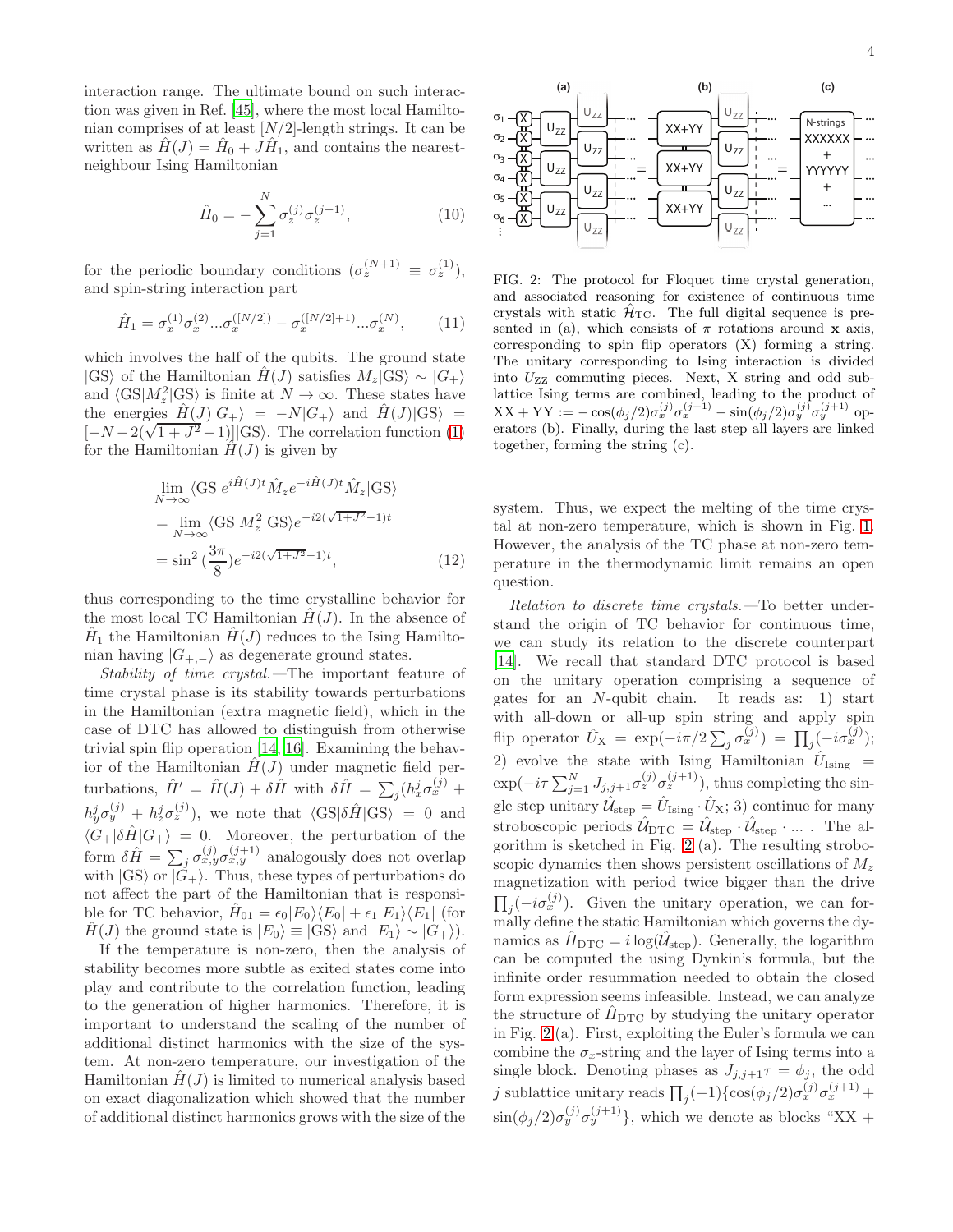YY" in Fig. [2](#page-3-0) (b). These blocks multiplied altogether contain various  $\sigma_x$  and  $\sigma_y$  strings, from length 2 to length N. Finally, the multiplication of the second sublattice Ising interaction either leaves string unaltered, or changes  $\sigma_x \leftrightarrow \sigma_y$  (with some phase factor). Once the matrix  $\hat{\mathcal{U}}_{\text{step}}$ is obtained, the effective Hamiltonian can be inferred employing the replica trick [\[46\]](#page-5-26). This relies on taking formally the limit

$$
\log \hat{U}_{\text{step}} = \lim_{\rho \to 0} \frac{1}{\rho} \left( \hat{U}_{\text{step}}^{\rho} - 1 \right),\tag{13}
$$

and corresponds to taking the powers of previously derived unitary matrix. In this case, the odd powers contribute to the same stings we observe in the Hamiltonian  $(9)$  [see Fig. [2\(](#page-3-0)c)], albeit with different prefactors, and cross-terms from even powers contribute to the  $\sigma_z$ -strings of even length.

Finally, let us relate the physics of discrete time crystals through the properties of  $H_{\text{DTC}}$  Hamiltonian and continuous time crystal Hamiltonian described in the previous sections. In particular, if the ground state for both Hamiltonians is all-down or all-up spin string or their superposition, than one may expect that breaking of continuous TTS is inherently related to breaking of the discrete TTS for the corresponding Floquet TC. To yield direct comparison, we can consider the odd size  $N$  system with Ising interaction fixed  $\phi_{j,j+1} = J_{j,j+1}\tau = -1/N$ . Then, the matrix exponentials and logarithm can be calculated numerically, and their analysis provides a concise structure of the effective DTC Hamiltonian

$$
\hat{H}_{\text{DTC}} = -\frac{1}{N} \sum_{j=1}^{N} \sigma_z^{(j)} \sigma_z^{(j+1)} + (-1)^{(N-1)/2} \frac{\pi}{2} \prod_j \sigma_x^{(j)},\tag{14}
$$

which is analogous to the time crystal Hamiltonian  $H(J)$ introduced earlier in a sense that it has a form of the Ising Hamiltonian plus a non-local part lifting the degeneracy of the ground state. For  $N = 4k + 3$  the non-degenerate ground state of the Hamiltonian [\(14\)](#page-4-17) is  $|G_+\rangle$ and  $|G_-\rangle$  is an exited state, whereas for  $N = 4k + 1$  it is the other way round. The energy difference between  $|G_{\pm}\rangle$  states is equal to  $\pi$  for any odd N. Therefore, the Hamiltonian [\(14\)](#page-4-17) is nothing but a quantum time crystal and the corresponding correlation function for any odd N is  $f(t) = e^{-i\pi t}$ .

Conclusions and outlook.—While previously it was believed to be impossible in the case of non-driven system, we have shown that time crystals can emerge for Hamiltonians with long-range interactions in the form of spin strings. We described the minimal continuous TC Hamiltonian as a sum of strings encompassing halves of a spin system, and find that at zero temperature TC is stable. Finally, we note that nonlocal many-body operators which induce time crystalline behavior represent a specific example of hermitian quantum behemoths [\[47\]](#page-5-27), possibly relating the two notions.

Acknowledgments.—The work was supported by the Government of the Russian Federation through the ITMO Fellowship and Professorship Program, Megagrant 14.Y26.31.0015, and Goszadanie no. 3.2614.2017/4.6 and 3.1365.2017/4.6 of the Ministry of Education and Science of Russian Federation. The authors acknowledge the help from NORDITA Visiting PhD program. We are grateful to Frank Wilczek and Anatoli Polkovnikov for useful discussions. We also would like to thank Ivan Iorsh for the fruitful suggestions.

- <span id="page-4-0"></span>[1] Neil W. Ashcroft and N. David Mermin, Solid State Physics, (Cengage Learning, 1976).
- <span id="page-4-1"></span>[2] Peter Lodahl, Sahand Mahmoodian, and Søren Stobbe, Interfacing single photons and single quantum dots with photonic nanostructures, Rev. Mod. Phys. 87, 347 (2015).
- <span id="page-4-2"></span>[3] Emanuel Istrate and Edward H. Sargent, Photonic crystal heterostructures and interfaces, Rev. Mod. Phys. 78, 455 (2006).
- <span id="page-4-3"></span>[4] Immanuel Bloch, Jean Dalibard, and Wilhelm Zwerger, Many-body physics with ultracold gases, Rev. Mod. Phys. 80, 885 (2008).
- <span id="page-4-4"></span>[5] I. S. Beloborodov, A. V. Lopatin, V. M. Vinokur, and K. B. Efetov, Granular electronic systems, Rev. Mod. Phys. 79, 469 (2007).
- <span id="page-4-5"></span>[6] Alfred Shapere and Frank Wilczek, Classical Time Crystals, Phys. Rev. Lett. 109, 160402 (2012).
- <span id="page-4-6"></span>[7] Frank Wilczek, Quantum Time Crystals, Phys. Rev. Lett. 109, 160401 (2012).
- <span id="page-4-7"></span>[8] Frank Wilczek, Superfluidity and Space-Time Translation Symmetry Breaking, Phys. Rev. Lett. 111, 250402 (2013).
- <span id="page-4-17"></span><span id="page-4-8"></span>[9] Tongcang Li, Zhe-Xuan Gong, Zhang-Qi Yin, H. T. Quan, Xiaobo Yin, Peng Zhang, L.-M. Duan, and Xiang Zhang, Space-Time Crystals of Trapped Ions, Phys. Rev. Lett. 109, 163001 (2012).
- <span id="page-4-9"></span>[10] Patrick Bruno, Comment on "Quantum Time Crystals": a new paradigm or just another proposal of perpetuum mobile?, Phys. Rev. Lett. 110, 118901 (2013).
- <span id="page-4-10"></span>[11] Patrick Bruno, Impossibility of Spontaneously Rotating Time Crystals: A No-Go Theorem, Phys. Rev. Lett. 111, 070402 (2013).
- <span id="page-4-11"></span>[12] Haruki Watanabe and Masaki Oshikawa, Absence of Quantum Time Crystals, Phys. Rev. Lett. 114, 251603 (2015).
- <span id="page-4-12"></span>[13] K. Sacha, Modeling spontaneous breaking of timetranslation symmetry, Phys. Rev. A 91, 033617 (2015).
- <span id="page-4-14"></span>[14] D. V. Else, B. Bauer, and C. Nayak, Floquet Time Crystals, Phys. Rev. Lett. 117, 090402 (2016).
- <span id="page-4-13"></span>[15] V. Khemani, A. Lazarides, R. Moessner, and S. L. Sondhi, Phase Structure of Driven Quantum Systems, Phys. Rev. Lett. 116, 250401 (2016).
- <span id="page-4-15"></span>[16] N. Y. Yao, A. C. Potter, I.-D. Potirniche, and A. Vishwanath, Discrete Time Crystals: Rigidity, Criticality, and Realizations, Phys. Rev. Lett. 118, 030401 (2017).
- <span id="page-4-16"></span>[17] D. V. Else, B. Bauer, and C. Nayak, Prethermal Phases